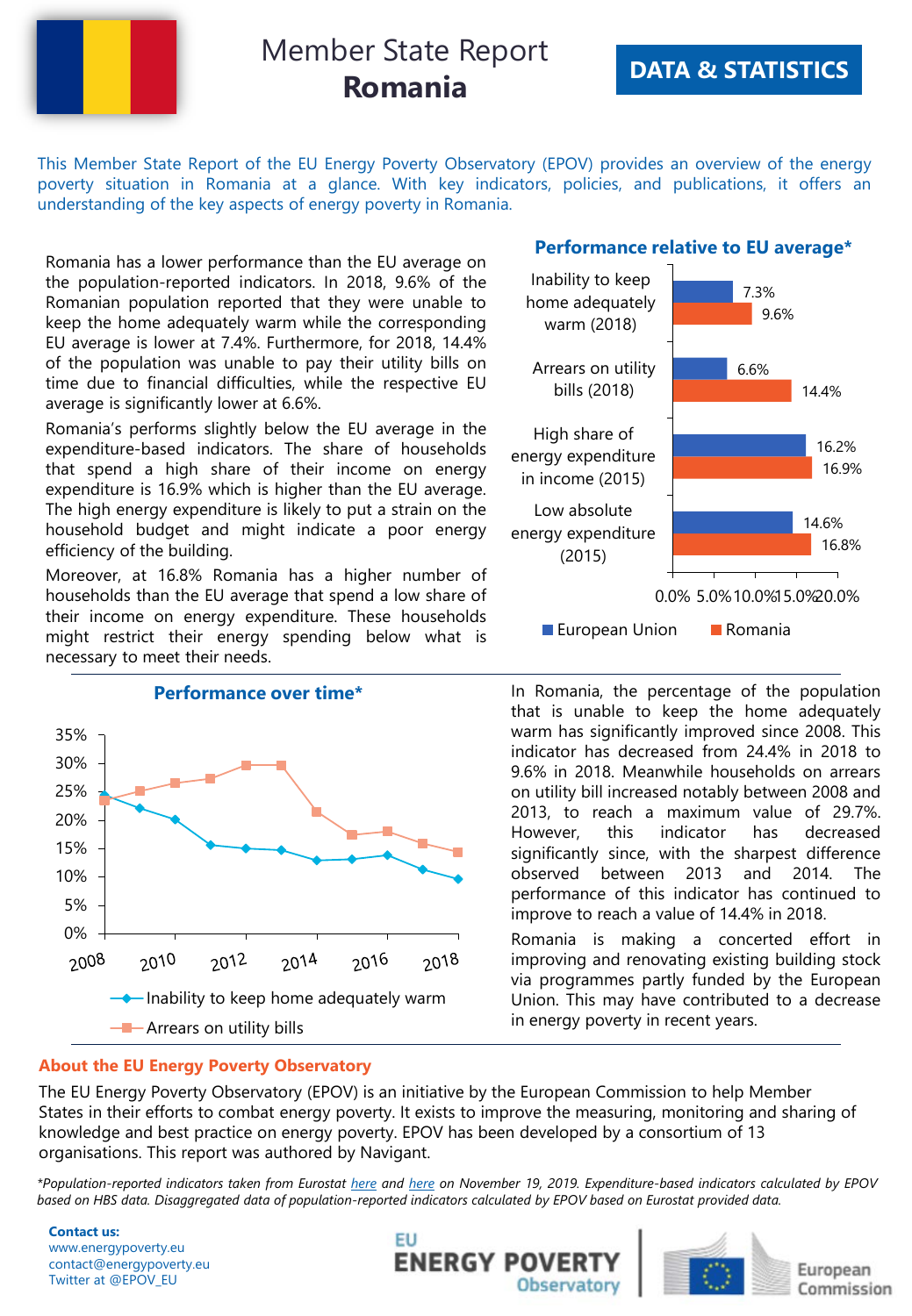

### **DATA & STATISTICS**

The disaggregated data of the population-reported indicators show that urban and suburban areas had a high share of people with arrears on utilities in 2018, at 17.2% and 17.0% respectively.

Meanwhile, the inability to keep the house warm is highest in rural areas at 11.1%. The urban, rural and towns/suburbs densities account for 29%, 47% and 25% of the population, respectively, for 2017.

#### **Share of energy expenditure of income by quintile (2015)\***



The household energy cost over time in Romania has gradually increased for the price per unit of electricity, increasing form 10.8 €ct/kWh in 2008 to 13.3 €ct/kWh in 2018. The sharpest increase in the price of electricity was between 2012 and 2013. Meanwhile the price per unit for gas remains somewhat consistent across the 10 year period. The price per unit in 2018 was recorded at 3.38 €ct/kWh.

The prices per unit for both electricity and gas observed for Romania are lower than the corresponding EU average.





Romania experiences cold climates which results in a high energy usage for heating. Combined with a median income that is well below the EU median (less than half the EU median in 2015), this leads to notably larger share of income spent on energy expenditure in Romania than in the corresponding EU average. In 2015, the poorest quintile spent 13% of their income on energy expenditure, compared to 7% for the EU average. A similar pattern is observed for each quintile, whereby even the richest quintile in Romania spends a notably higher percentage of its income on energy than the EU average. This indicates that the Romanian population, regardless of income, is at a higher risk of being energy poor than the EU average.

#### **Romania household energy costs over time**



\*Population-reported indicators taken from Eurostat [here](http://appsso.eurostat.ec.europa.eu/nui/show.do?dataset=ilc_mdes07&lang=en) and here on November 19, 2019. Expenditure-based indicators calculated by EPOV based on HBS data. Disaggregated data of population-reported indicators calculated by EPOV based on Eurostat provided data.

**Contact us:** www.energypoverty.eu contact@energypoverty.eu Twitter at @EPOV\_EU





European Commission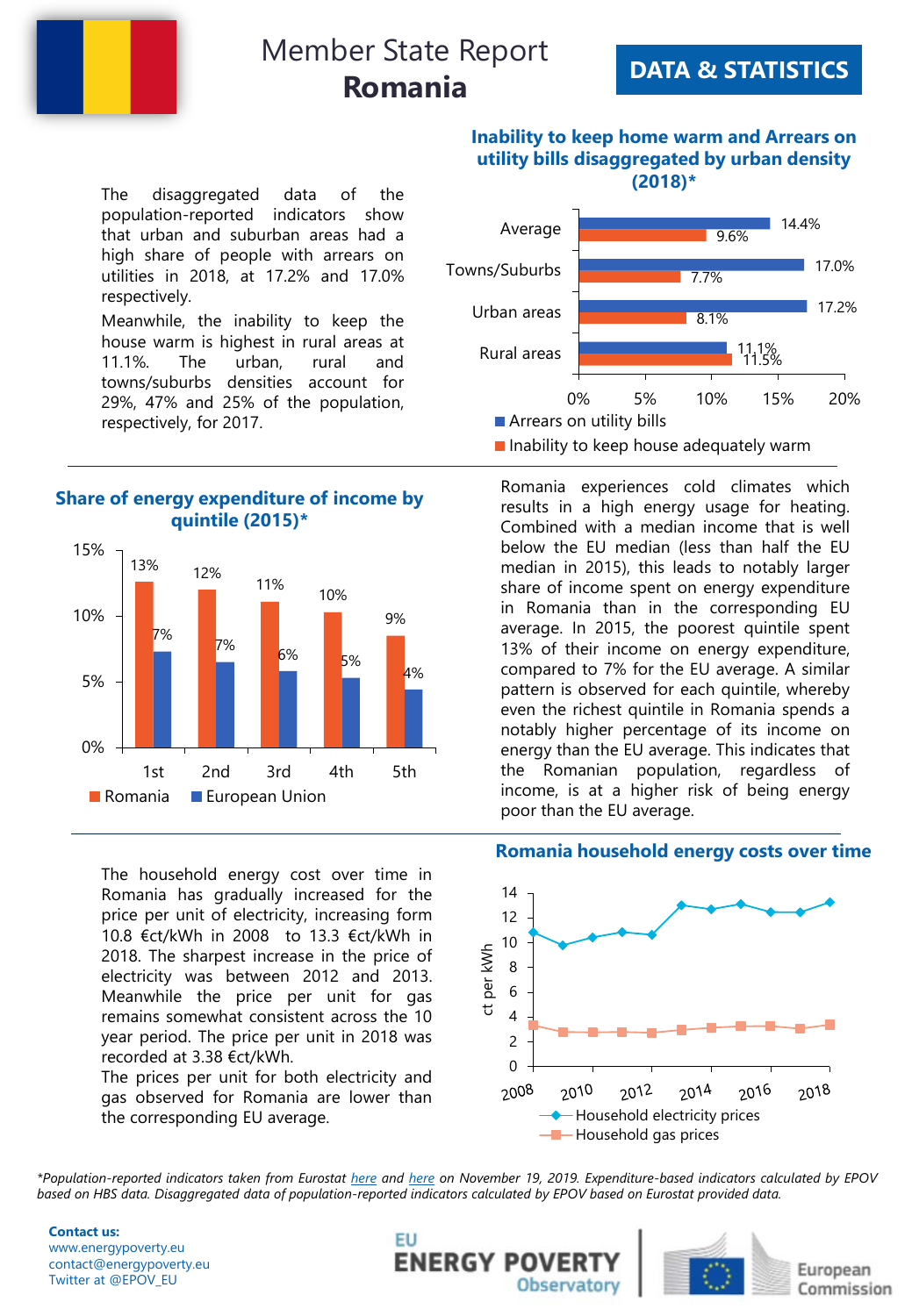

In Romania, research on energy poverty has become more prevalent in recent years. An extensive report on energy poverty in Romania was published in 2017 (Murafa, Sinea, Jiglau and Badescu 2017) and attention to the topic has been growing.

Energy poverty is addressed mainly on a national level through financial support to low-income households. The *social tariff* provides financial assistance for low-income households to pay their energy bills. It is estimated that around 11% of Romanian households benefitted from the social tariff in 2016. Furthermore, the *Heating aid during winter* provides support to households to pay their heating bills in the winter (1 November– 31 March). The Romanian government also provides a *Minimum income* to low-income households to ensure a minimum standard of living.

In addition to financial support, electricity suppliers are prohibited from disconnecting vulnerable consumers from the grid via the measure called *Disconnection protection vulnerable consumers*. The programme *Improving Energy Efficiency in Households and Low-Income Communities in Romania,* started in 2011, focused on integrating energy poverty in Romanian policies, as well as carrying out energy efficiency measures in specific locations. Other energy efficiency programmes exist, but these do not target energy poor households in particular. For instance, the *Programme for energy efficiency renovations in apartment buildings* which was started in 2009. This measure finances energy efficiency improvements in the residential sector, with particular emphasis on apartment buildings. There is also the *Ordinance on energy efficiency improvements financed with loans*, started in 2010. This measure finances energy efficiency improvements in the residential sector through government guaranteed loans.

One of the most recent measures in which Romania is involved is the *Students Achieving Valuable Energy Savings 2* (SAVES2). This measured is organised by the European Union and aims to catalyse sustainable energy behaviours among over 219,000 university students in seven countries to help them reduce their exposure to energy poverty. This measure was initiated in 2017 and will end in 2020.

| <b>Selected</b><br>measures                                                                                      | <b>Type of measure</b>                                       | <b>Organisation</b>                                | <b>Target groups</b>                                  | <b>Start</b><br>year | <b>Result</b>                                                                     |
|------------------------------------------------------------------------------------------------------------------|--------------------------------------------------------------|----------------------------------------------------|-------------------------------------------------------|----------------------|-----------------------------------------------------------------------------------|
| Programme for<br>energy efficiency<br>renovations in<br>apartment buildings                                      | <b>Building insulation, Energy</b><br>audits, Heating system | <b>National</b><br>government, Local<br>government | Apartment buildings 2009                              |                      |                                                                                   |
| Ordinance on energy<br>efficiency<br><i>improvements</i><br>financed with loans                                  | <b>Building insulation, Heating</b><br>system                | <b>National</b><br>qovernment                      | No specific target<br>group                           | 2010                 |                                                                                   |
| <b>Improving Energy</b><br><b>Efficiency</b> in<br>Households and Low-<br><b>Income Communities</b><br>in Romana | Building insulation,<br>Information and awareness            | <b>National</b><br>qovernment                      | No specific target<br>group                           | 2011                 |                                                                                   |
| <b>Disconnection</b><br>protection vulnerable<br>consumers                                                       | <b>Disconnection protection</b>                              | <b>National</b><br>qovernment                      | Vulnerable<br>households                              |                      |                                                                                   |
| Heating aid during<br>winter                                                                                     | Energy bill support                                          | <b>National</b><br>qovernment                      | Low-income<br>households,<br>Vulnerable<br>households |                      |                                                                                   |
| Minimum income                                                                                                   | Social support                                               | <b>National</b><br>qovernment                      | Low-income<br>households                              |                      |                                                                                   |
| Social tariff                                                                                                    | Social tariff                                                | <b>National</b><br>qovernment                      | Low-income<br>households                              |                      | round 11% of Romanian<br>households benefitted from the<br>social tariff in 2016. |
| SAVES2                                                                                                           | Information and awareness                                    | EU                                                 | No specific target<br>group                           | 2017                 |                                                                                   |

**Contact us:** www.energypoverty.eu contact@energypoverty.eu Twitter at @EPOV\_EU





European Commission